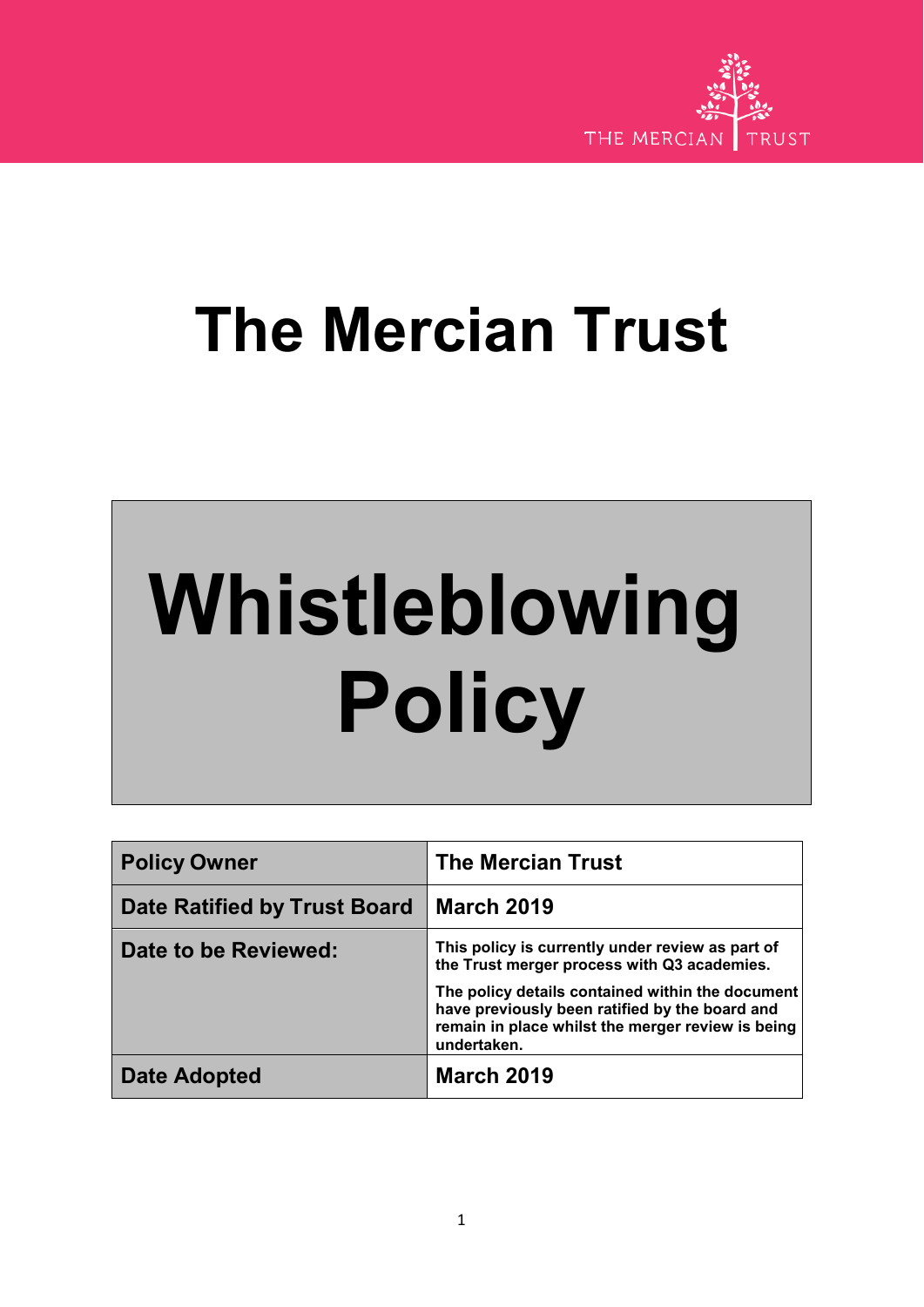# **1. Purpose**

**1.1** To set out the Trust policy and procedure for dealing with concerns raised by employees which relate to suspected wrongdoing or dangers at work (see paragraph 3). Allegations of child abuse against teachers and other staff and volunteers is dealt with in accordance with Keeping Children Safe in Education statutory guidance for schools and colleges March 2015 (as amended).

### **2. Background**

**2.1** As employees are often the first to realise that there may be something wrong within the school, it is important they feel able to express their concerns without fear of harassment or victimisation. Otherwise they may find it easier to ignore the concern rather than report it. The Public Interest Disclosure Act 1998 (as amended) recognises this fact and is designed to protect employees, who make certain disclosures of information in 'the public interest', from detriment and/or dismissal. This policy builds on the provisions of the Act.

**2.2** The Trust is committed to the highest possible standard of operation, probity and accountability. In line with that commitment, employees, officers, consultants, contractors, volunteers, casual workers and agency workers with serious concerns are encouraged to come forward and voice those concerns. This policy document makes it clear employees can do so without fear of reprisals. It is intended to encourage and enable employees to raise serious concerns within the school rather than overlooking a problem or alerting anyone external to the school.

**2.3** This policy does not form part of any employee's contract of employment and it may be amended at any time.

#### **3. Aims of the Policy**

- **3.1** This policy aims to:
- provide avenues for employees to raise concerns internally as a matter of course, and receive feedback on any action taken;
- provide for matters to be dealt with quickly and appropriately; and ensure that concerns are taken seriously and treated consistently and fairly;
- reassure employees that they will be protected from reprisals or victimisation for whistleblowing where they have a genuine concern;
- allow employees to take the matter further if they are dissatisfied with the response of the Local Governing Body of the school in which they work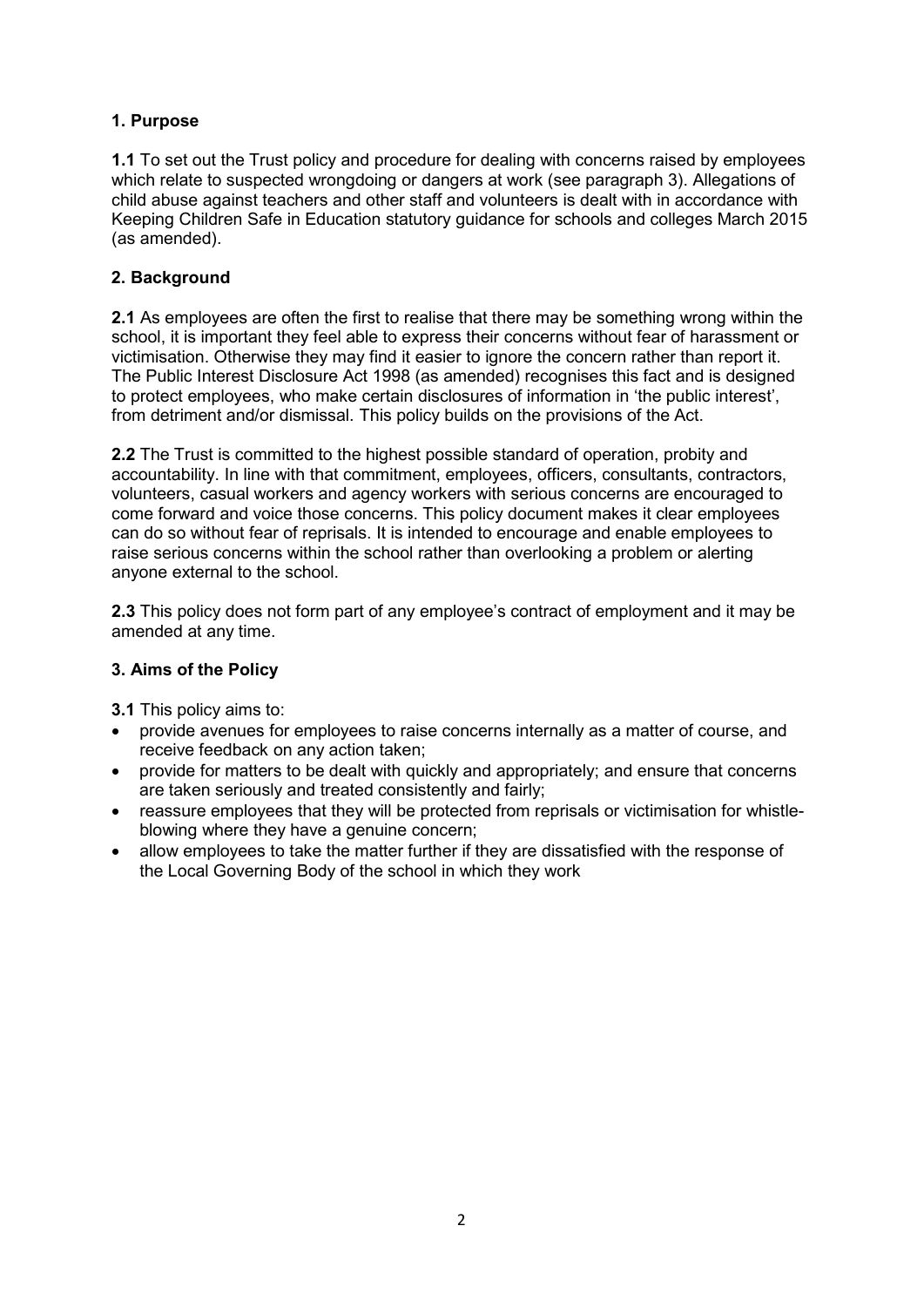**3.3** A **whistleblower** is a person who raises a genuine concern relating to the matters below. If employees have any genuine concerns related to suspected wrongdoing or danger affecting any of our activities (a whistleblowing concern) he/she should report it under this policy. **Whistleblowing** is the disclosure of information which relates to suspected wrongdoing or dangers at work. This may include:

- (a) criminal activity;
- (b) miscarriages of justice;
- (c) danger to health and safety;
- (d) damage to the environment;
- (e) failure to comply with any legal or professional obligation or regulatory requirements;
- (f) bribery;
- $\overline{q}$  (g) financial fraud or mismanagement;
- (h) negligence;
- (i) breach of our internal policies and procedures
- (j) conduct likely to damage our reputation;
- (k) unauthorised disclosure of confidential information;
- (l) public examination fraud
- (m) the deliberate concealment of any of the above matters.

**3.4** Before initiating the procedure employees should consider the following:

- the responsibility for expressing concerns about unacceptable practice or behaviour rests with all employees;
- employees should use line manager or team meetings and other opportunities to raise questions and seek clarification on issues which are of day-to-day concern;
- whilst it can be difficult to raise concerns about the practice or behaviour of a colleague, employees must act to prevent an escalation of the problem and to prevent themselves being potentially implicated.

**3.5** This policy should **not** be used for complaints about an employee's personal circumstances, such as the way he/she has been treated at work. In these cases, an employee should use:

- the school's Grievance Procedure (or anti-harassment and bullying policy as appropriate);
- if the matter relates to salary, the salary review procedures documented in the school's pay policy.

# **4. Safeguards**

#### **4.1 Harassment or Victimisation**

**4.1.1** The Trust recognises that the decision to report a concern can be a difficult one to make, not least because of the fear of reprisal from those responsible for the malpractice. The Trust will not tolerate harassment or victimisation and will take action to protect employees when they have a genuine concern.

**4.1.2** This does not mean that if an employee is already the subject of internal procedures such as disciplinary or redundancy, that those procedures will be halted as a result of that employee raising a concern under this whistleblowing policy.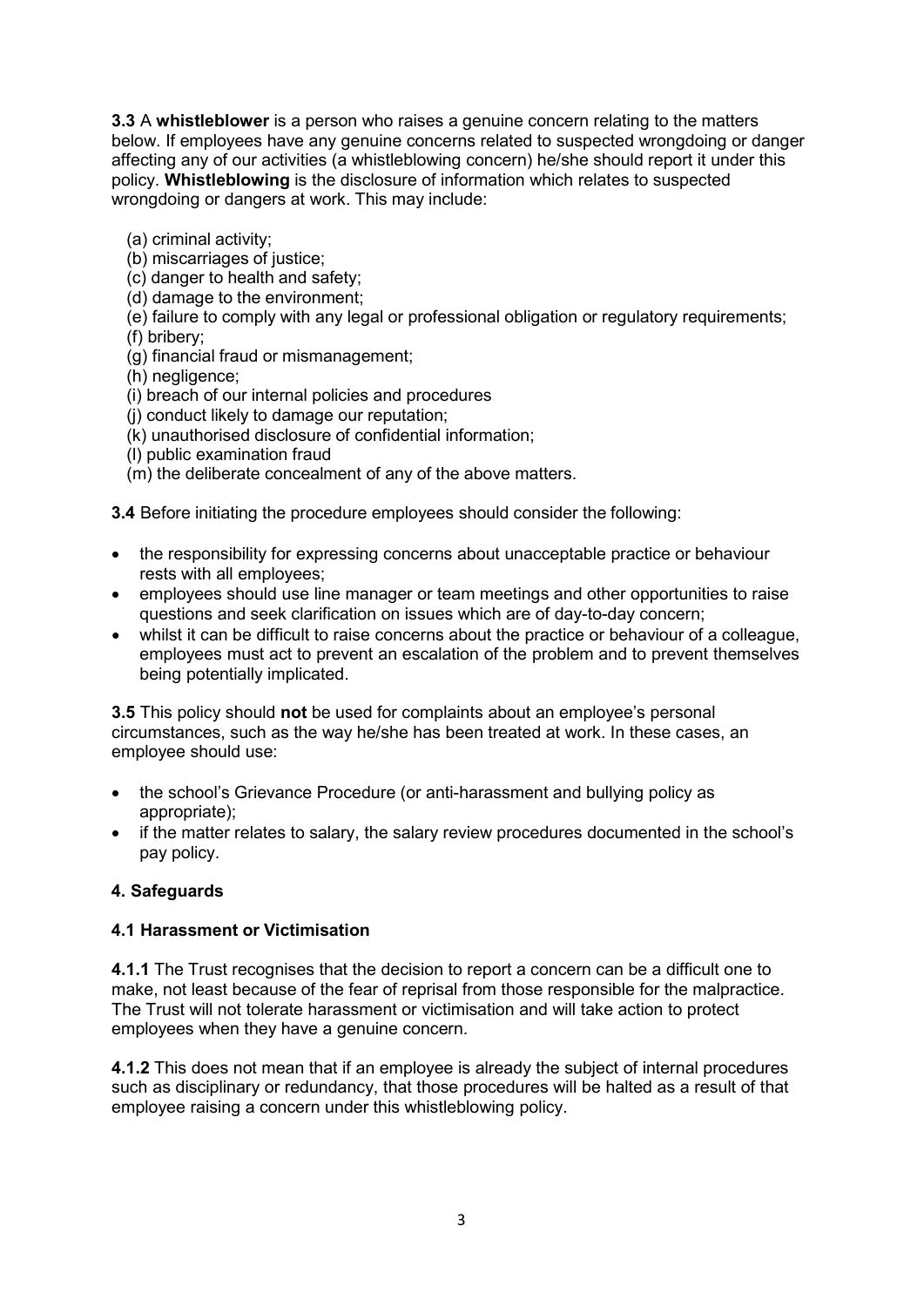# **4.2 Confidentiality**

**4.2.1** We hope that staff will feel able to voice whistleblowing concerns openly under this policy. The Trust's Executive team and / or the Trust Board will make every effort to protect an employee's identity if confidentiality is requested.

**4.2.2** As indicated above, identity will be protected as far as possible, but should the investigation into the concern require the employee to be named as the source of the information, that this will be discussed with the employee before their name is disclosed, for example if disclosure is required by a government or regulatory body, the police, the authorities, or other such organisations to whom the Trust is required to disclose. Where disclosure of information in order to investigate the matter is likely to result in the identity of the employee becoming known, the Trust will ensure that the employee is informed before disclosure and that such steps will be taken to avoid as far as possible and forms of harassment, bullying or unacceptable behaviour toward the employee from persons involved in the allegation or other members of staff.

# **4.3 Anonymous Allegations**

**4.3.1** Employees are encouraged to put their name to an allegation. Proper investigation may be more difficult or impossible if we cannot obtain further information and it is also more difficult to establish whether allegations are credible. Anonymous allegations will be considered at the discretion of the Trust Executive team and / or the Trust Board. In exercising the discretion, the factors to be taken into account would include:

- the seriousness of the issues raised;
- the credibility of the concern; and
- the likelihood of confirming the allegation from attributable sources.

# **4.4 Untrue Allegations**

**4.4.1** If an employee makes an allegation where he / she has a genuine concern, but it is not confirmed by the investigation, no action will be taken against that employee. If, however, we conclude that an employee has made malicious or vexatious allegations, or with a view to personal gain, disciplinary action may be taken against that employee in accordance with the Trust's disciplinary policy.

#### **4.5 Unfounded Allegations**

**4.5.1** Following investigation, allegations may be confirmed as unfounded. This outcome will be notified to the employee who raised the concern, who will be informed that the Trust Executive team and / or Trust Board deems the matter to be concluded and that it should not be raised again unless new evidence becomes available.

#### **4.6 Support to Employees**

**4.6.1** It is recognised that raising concerns can be difficult and stressful. Advice and support will be made available, as appropriate, to both the employee(s) raising the concerns and any employee(s) subject to investigation.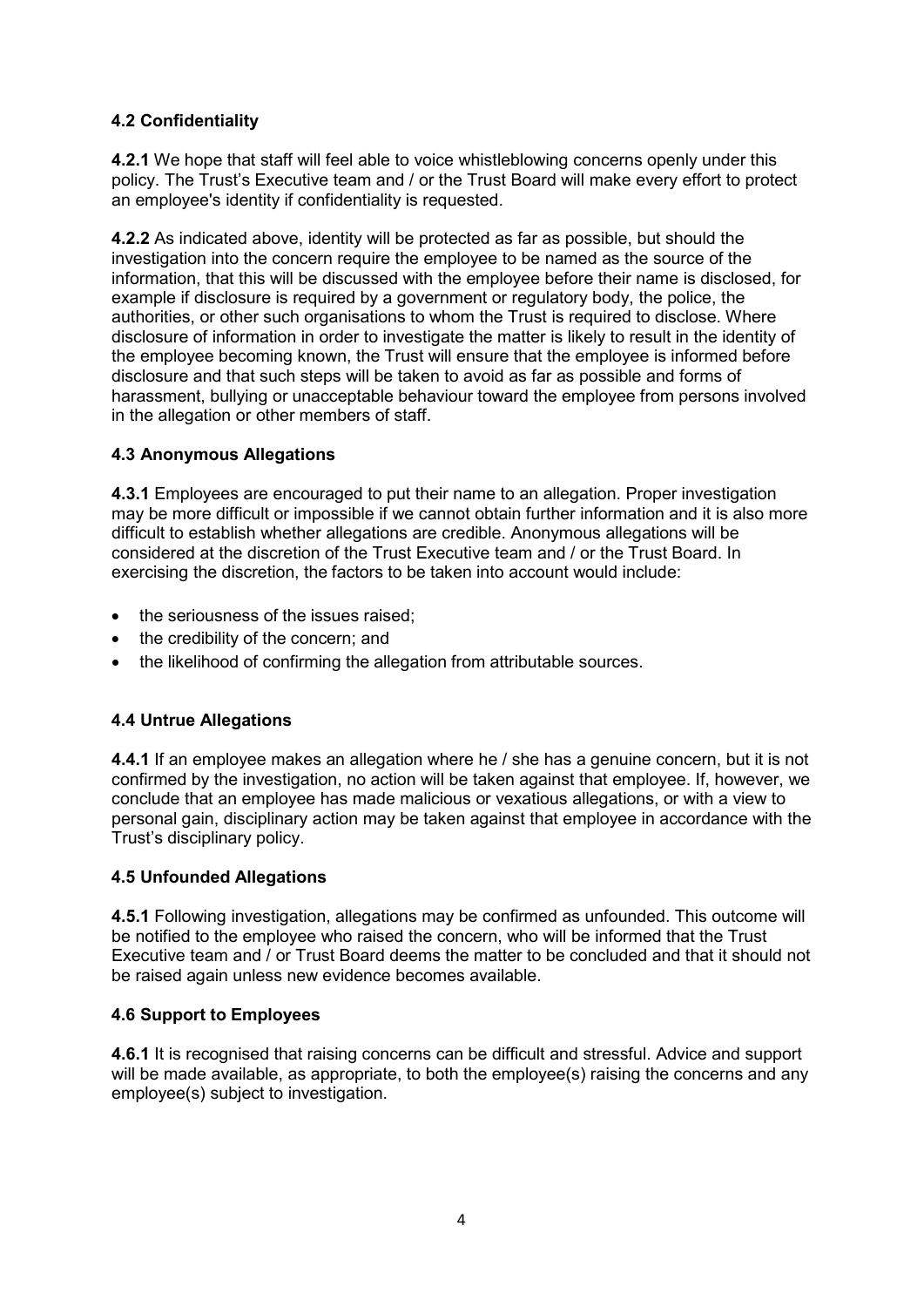#### **5. How to raise a Concern**

**5.1** As a first step, an employee should normally raise concerns with a member of the Leadership Group within their School / The Trust. Leadership Group is defined as any of the parties referred to in the paragraph below.

**5.2** An employee should raise their concerns with their immediate line manager or their line manager's line manager. This depends, however, on the seriousness and sensitivity of the issues and who is involved. For example, if an employee believes that their immediate line manager or their line manager is involved, s/he should approach the Head Teacher / Principal, or the Chair of the Local Governing Body of the relevant school. If a concern relates to a Head Teacher / Principal, or the Chair of the Local Governing Body, of the school, the employee may approach the Chief Executive Officer (CEO) of the Trust, or a member of the Trust Board. If the whistleblowing relates to the CEO, an employee can approach a Trustee or the Trust Board directly. An employee can by-pass these arrangements if s/he feels the overall management of a school, the Local Governing Body of a school, the overall management of the Trust, or the Trust Board is engaged in an improper course of action. In this case please refer to section 7 below.

**5.3** Concerns should generally be raised in writing. The employee should set out the background and history of the concerns, giving names, dates and places where possible, and the reasons why s/he is particularly concerned about the situation. If an employee does not feel able to put the concern in writing, s/he should telephone or meet the appropriate person. It is important that, however the concern is raised, the employee makes it clear that s/he is raising the issue via the whistleblowing procedure.

**5.4** The earlier an employee expresses the concern, the easier it is to take action.

**5.5** Although an employee is not expected to prove the truth of an allegation, s/he will need to demonstrate to the person contacted that there are sufficient grounds for the concern.

**5.6** In some instances it may be appropriate for an employee to ask the trade union to raise a matter on the employee's behalf.

**5.7** At each meeting under this policy the employee may bring a colleague or trade union representative. The companion must respect the confidentiality of the disclosure and any subsequent investigation.

#### **6. The Role of the Leadership Group**

**6.1** A member of any of the Leadership Group identified in 5.2 above (Leadership Member), may be informed by an employee about concern(s) and that s/he is "blowing the whistle" within the procedure in person; or in writing or over the phone.

**6.2** The Leadership Member should respond immediately by arranging to meet with the employee to discuss the concern(s) as soon as possible. The matter will be dealt with in three stages, as set out below.

#### **6.3 Stage One**:

**6.3.1** At the initial meeting the Leadership Member should establish that:

- there is genuine cause and sufficient grounds for the concern; and
- the concern has been appropriately raised via the Whistleblowing Policy.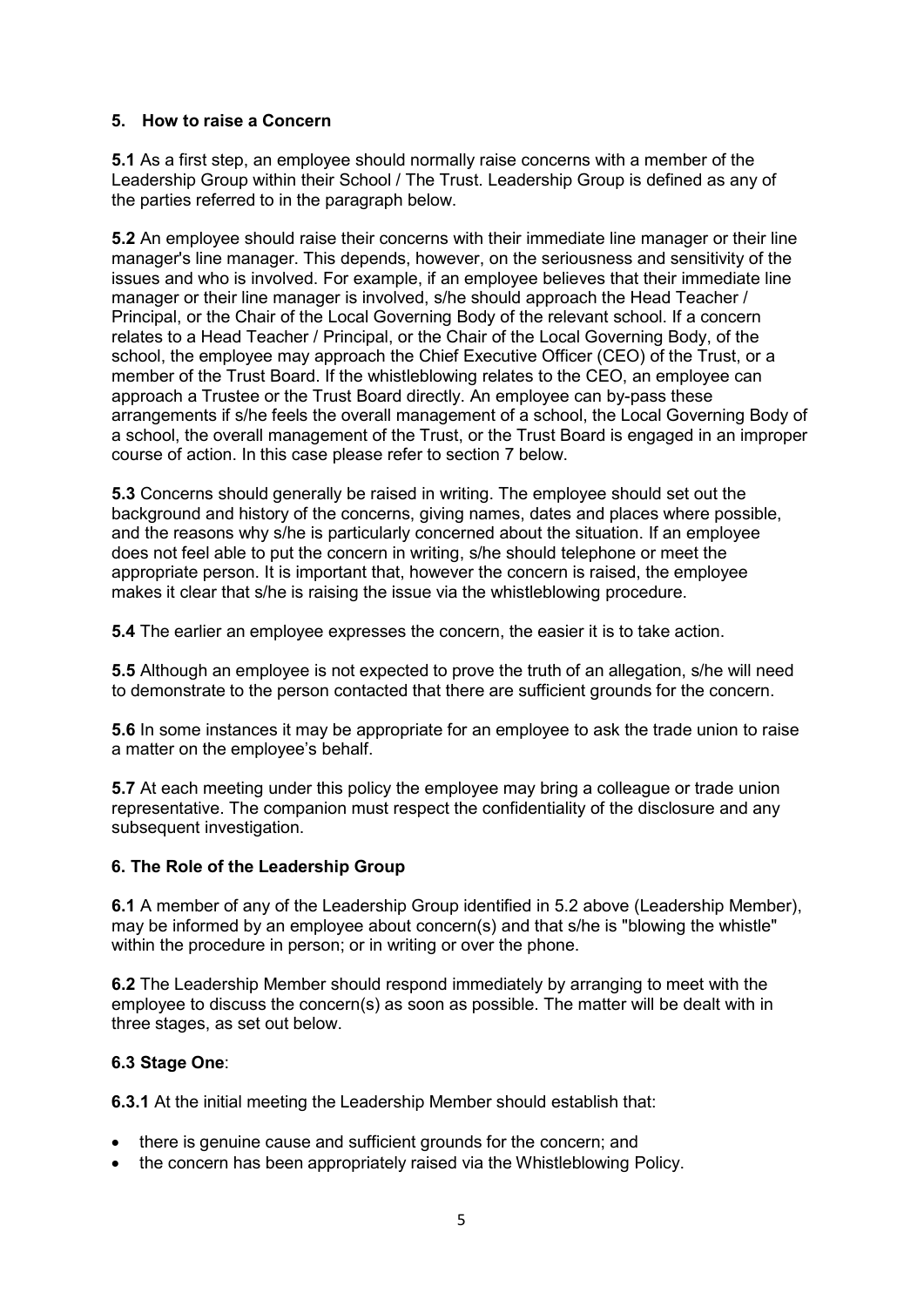**6.3.2** The Leadership Member should ask the employee, to put their concern(s) in writing, if s/he has not already done so. If the employee is unable to do this the Leadership Member will take down a written summary of his/her concern/s and provide him/her with a copy after the meeting. The Leadership Member should make notes of the discussions with the employee. The employee's letter and / or Leadership Member's notes should make it clear that the employee is raising the issue via the whistle-blowing procedure and provide:

- the background and history of the concerns; and
- names, dates and places (where possible); and
- the reasons why the employee is particularly concerned about the situation.

**6.3.3** The employee should be asked to date and sign their letter and/or the notes of any discussion. The Leadership Member should positively encourage the employee to do this, as a concern expressed anonymously is much less powerful and much more difficult to address, especially if the letter/notes become evidence in other proceedings, e.g. an internal disciplinary hearing.

**6.3.4** The Leadership Member should follow the policy as set out above and in particular explain to the employee:

- who he/she will need to speak to, to determine the next steps (e.g. Head teacher / Principal or CEO)
- what steps s/he intends to take to address the concern;
- how s/he will communicate with the employee during and at the end of the process. It should be noted that the need for confidentiality may prevent the school giving the employee specific details of any necessary investigation or any necessary disciplinary action taken as a result;
- that the employee will receive a written response within ten working days;
- that their identity will be protected as far as possible, but should the investigation into the concern require the employee to be named as the source of the information, that this will be discussed with the employee before their name is disclosed;
- that the Trust will do all that it can to protect the employee from discrimination and/or victimisation;
- that the matter will be taken seriously and investigated immediately;
- that if the employee's concern, though raised as a genuine concern, is not confirmed by the investigation, no punitive action will be taken against them;
- if clear evidence is uncovered during the investigation that s/he has made a malicious or vexatious allegation, disciplinary action may be taken against them; and
- the investigation may confirm their allegations to be unfounded in which case the Trust will deem the matter to be concluded unless new evidence becomes available.

#### **6.4 Stage Two**:

**6.4.1** Following the initial meeting with the employee, the Leadership Member should consult with the Head Teacher / Principal, Chair of the Local Governing Body, CEO, Trustee or Trust Board to determine whether an investigation is appropriate and, if so, what form it should take. A record should be made of the decisions and/or agreed actions.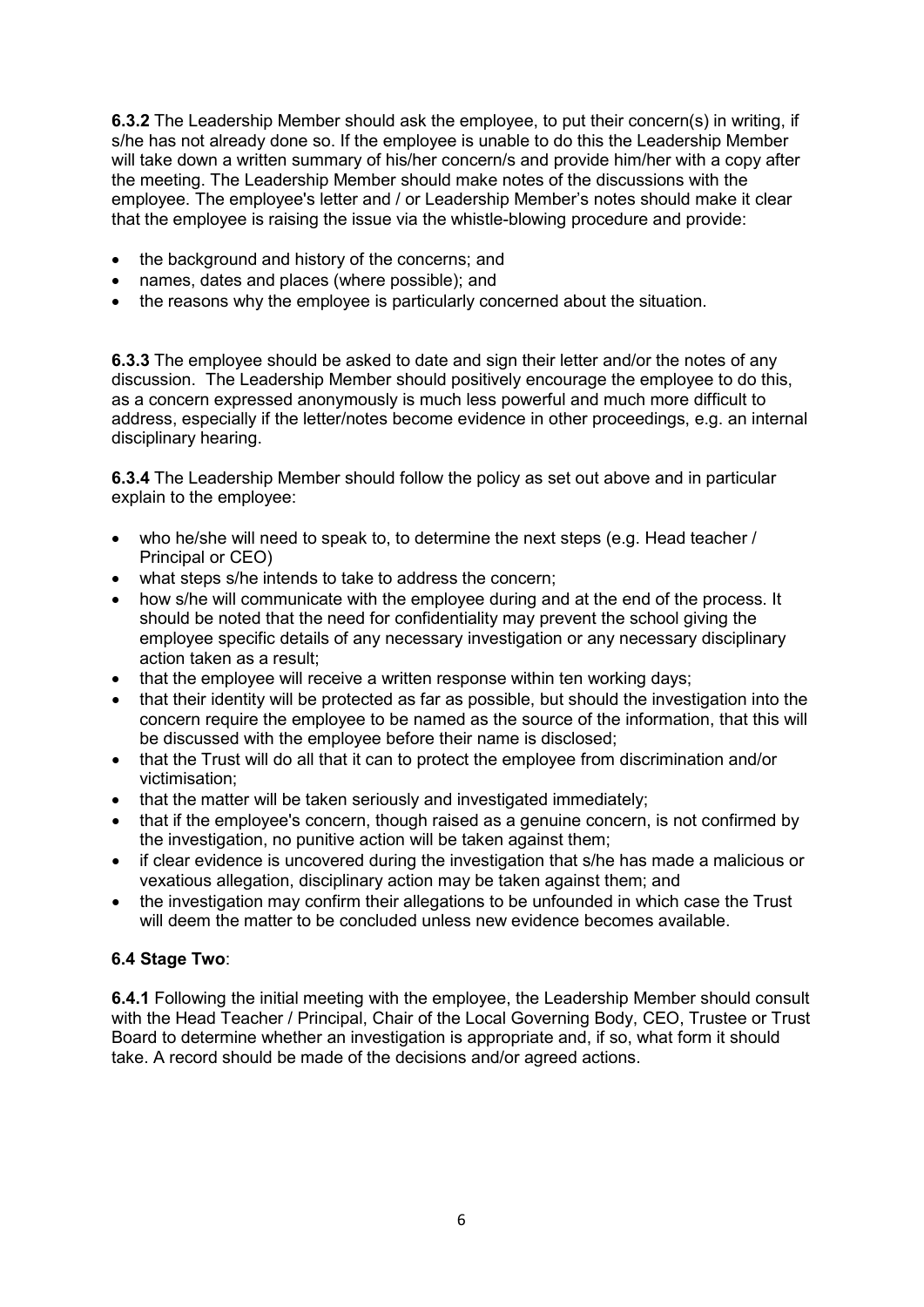**6.4.2** It may be necessary, with anonymous allegations, to consider whether it is possible to take any further action. When making this decision, Leadership Members should take the following factors into account:

- the seriousness of the issue(s) raised;
- the credibility of the concern(s); and
- the likelihood of confirming the allegation(s) from attributable sources.

**6.4.3** In some cases, it may be possible to resolve the concern(s) simply, by agreed action or an explanation regarding the concern(s), without the need for further investigation. However, depending on the nature of the concern(s) it may be necessary for concern(s) to:

- be investigated internally;
- be referred to the police;
- be referred to the external auditor;
- form the subject of an independent inquiry.

**6.4.4** Leadership Members should have a working knowledge and understanding of other school policies and procedures, e.g. grievance, disciplinary, harassment, child protection procedures, to ensure that concerns raised by employees are addressed via the appropriate procedure/process. Advice is available via the Trust and / or its HR advisers.

#### **6.5 Stage Three**

**6.5.1** Within ten working days of a concern being received, the Leadership Member receiving the concern must write to the employee:

- acknowledging that the concern has been received;
- indicating how they propose to deal with the matter;
- giving an estimate of how long it will take to provide a final response; and / or telling the employee whether any initial enquiries have been made;
- informing them if further investigations will take place, or if not, why not;
- letting the employee know when s/he will receive further details if the situation is not yet resolved.

# **7. Raising Concerns Outside of the Trust**

**7.1** The aim of this policy is to provide an internal mechanism for reporting, investigation and remedying any wrongdoing in the workplace. In most cases the employee should not find it necessary to alert anyone externally. The law recognises that in some circumstances it may be appropriate for the employee to report his/her concerns to an external body such as a regulator. It will very rarely if ever be appropriate to alert the media. Employees are strongly encouraged to seek advice before reporting a concern to anyone external. If an employee is not satisfied with the Trust's response, the Leadership Member should ensure that s/he is made aware with whom s/he may raise the matter externally, as follows:

'Public [Concern](http://www.pcaw.co.uk/) at Work' Tel no 0207 404 6609\*;

A recognised trade union;

A senior Local Authority Officer;

The Department for Education or the Education & Skills Funding Agency

The Trust's external Auditor;

Relevant professional bodies or regulatory organisations; or